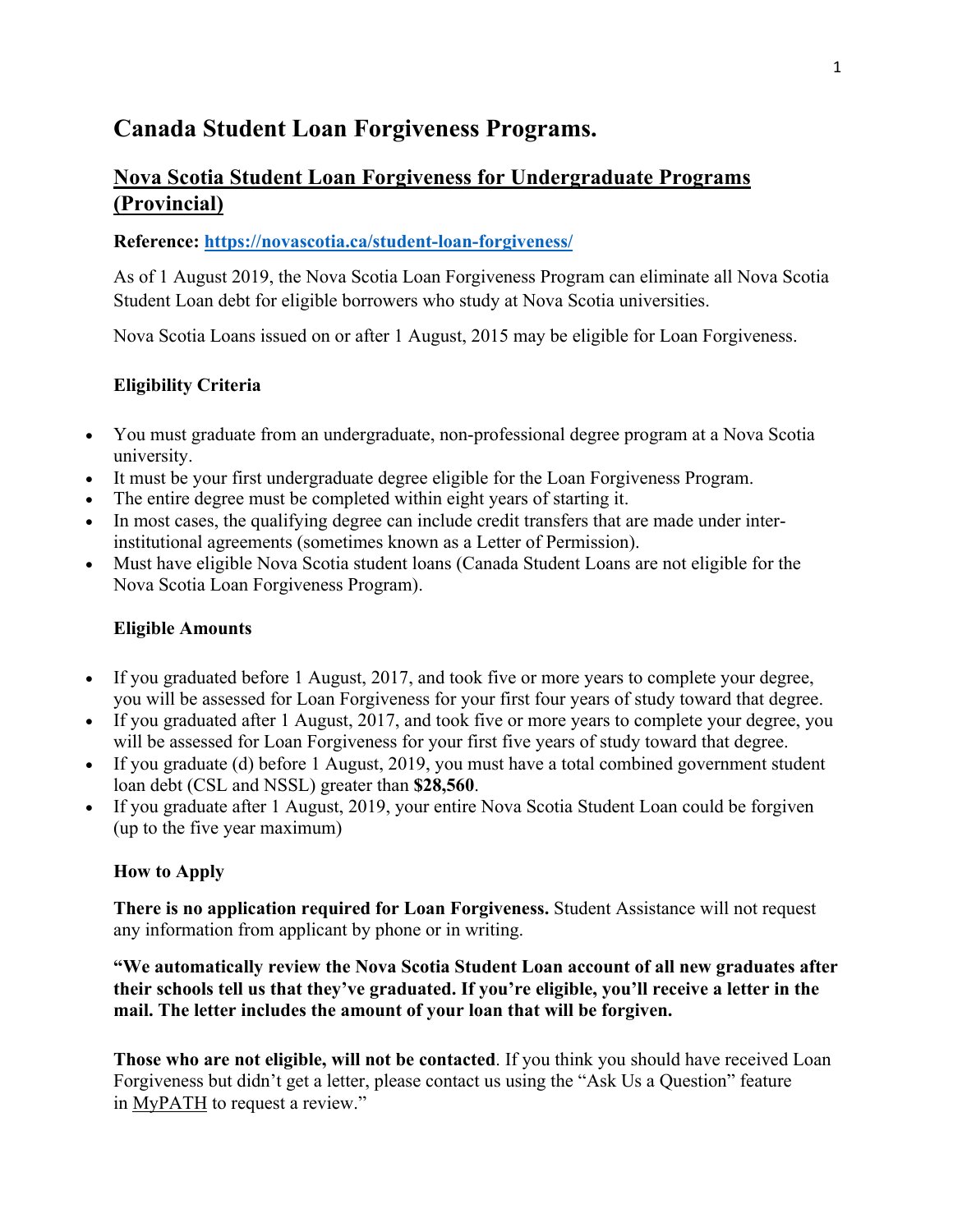# **How long it takes**

If you are eligible, you will receive a letter about your assessment for the Nova Scotia Student Loan Forgiveness Program about 3-6 weeks from the date we receive graduation information from your school.

It may take up to 30 days for your school to provide us with your graduation information.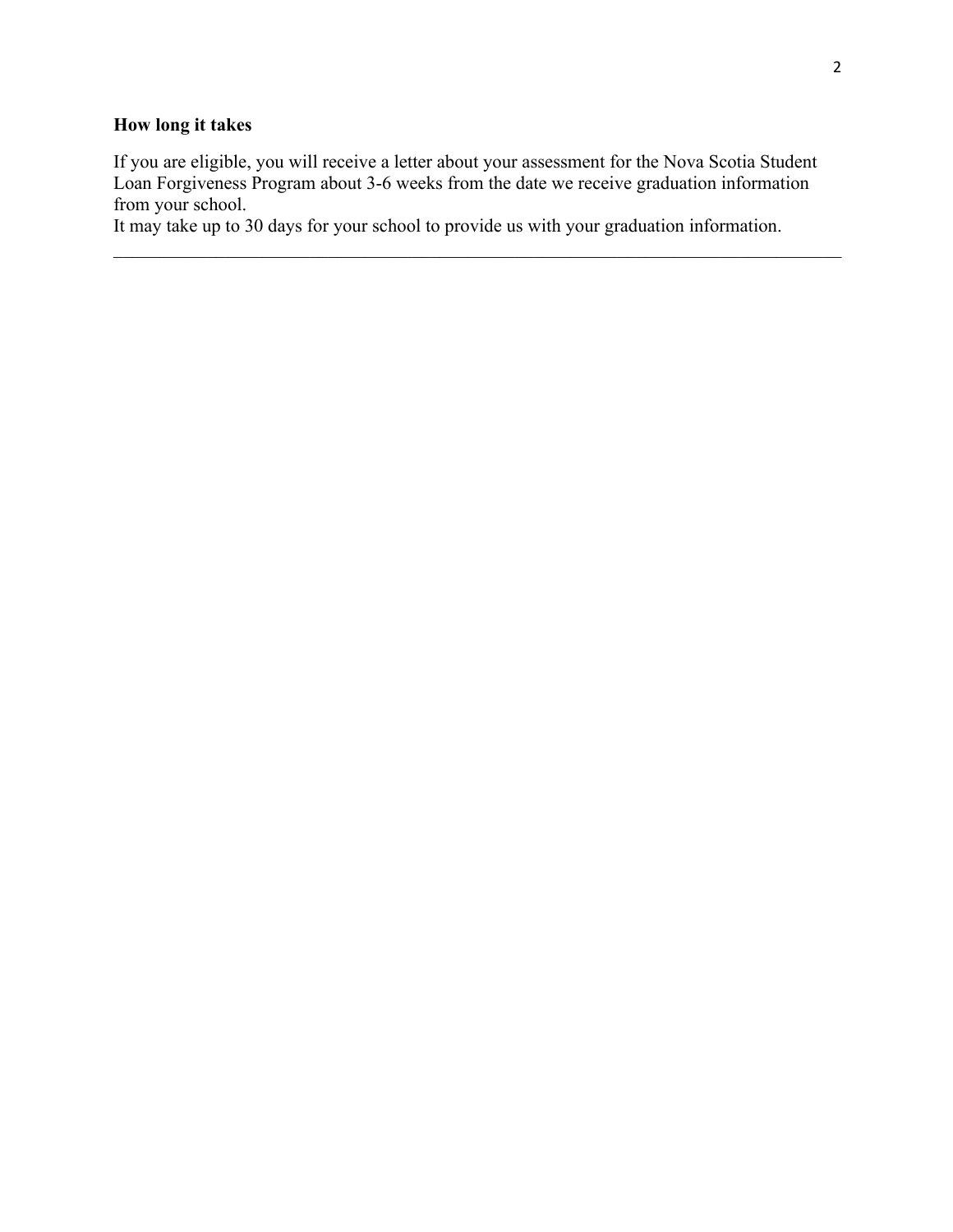# **Nova Scotia Student Loan Forgiveness for Certificates and Diplomas**

# **(Provincial)**

There is loan forgiveness for certificates and diplomas:

### **Reference: https://novascotia.ca/student-loan-forgiveness-program-certificates-diplomas/**

Nova Scotia students **graduating from Nova Scotia certificate and diploma programs** may no longer have to repay the provincial portion of their student loans.

Nova Scotia Loans issued for certificate and diploma programs on or after 1 August 2020 may be eligible for this program

### **Eligibility Criteria**

- You must graduate from a non-professional certificate or diploma program at Nova Scotia Community College or a Nova Scotia university.
- It must be your first certificate or diploma eligible for the Loan Forgiveness Program.
- You must complete the entire certificate or diploma within 4 years of starting it.
- In most cases, the qualifying program can include credit transfers that are made under interinstitutional agreements (sometimes known as a Letter of Permission).
- Must have eligible Nova Scotia student loans (Canada Student Loans are not eligible for the Nova Scotia Loan Forgiveness Program).

### **Eligible Amount**

- For a **39-week** study period, up to **\$4,680** of loan could be forgiven per study period (year of study).
- For a **52-week** study period, up to **\$6,240** of loan could be forgiven per study period (year of study).

### **How to apply for loan forgiveness**

There is no application required for Loan Forgiveness. Student Assistance will not request any information from you by phone or in writing.

**"We automatically review the Nova Scotia Student Loan account of all new graduates after their schools tell us that they've graduated. If you're eligible, you'll receive a letter in the mail. The letter includes the amount of your loan that will be forgiven.**

**If you're not eligible, we won't contact you.** If you think you should have received Loan Forgiveness but didn't get a letter, please contact us using the "Ask Us a Question" feature in MyPATH to request a review.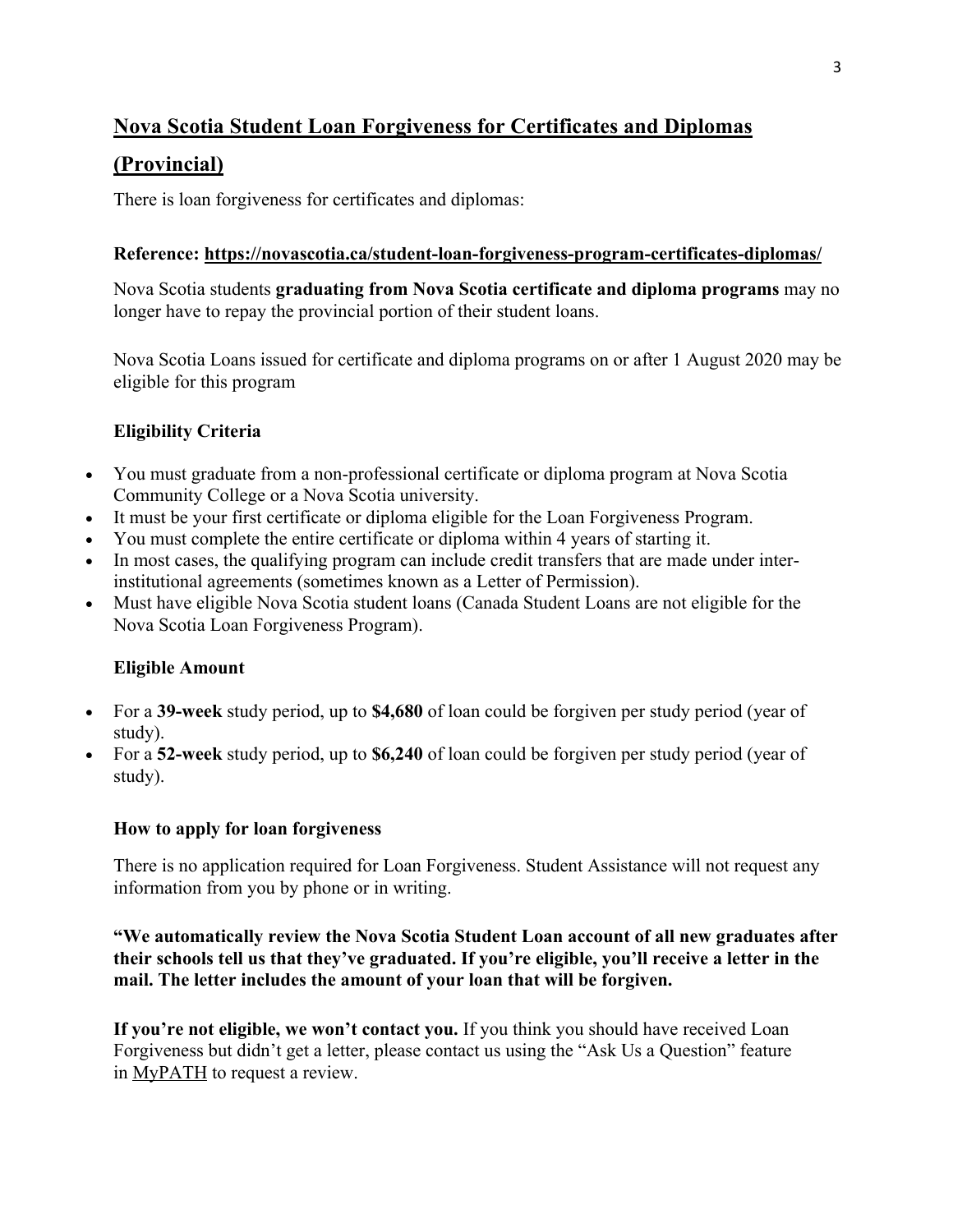We assess Loan Forgiveness on any Nova Scotia Student Loans you have received since August 2015, based on the program criteria listed above. At the same time, we'll also check to see whether you may qualify for Debt Cap benefit for any Nova Scotia Student Loans you received during the August 2011-July 2015 academic years.

If you owe any amount on your Nova Scotia Student Loan, the program will pay up to 100% of any outstanding Nova Scotia Student Loan amounts.

If you owe less on your Nova Scotia Student Loan than you receive in Loan Forgiveness (for example, if you have already paid back some of your loan) the difference will be paid toward your Canada Student Loan, if you have one. Any remaining amount will be mailed to you as a cheque."

#### **How long it takes**

If you are eligible, you will receive a letter about your assessment for the Nova Scotia Student Loan Forgiveness Program about 3-6 weeks from the date we receive graduation information from your school.

It may take up to 30 days for your school to provide us with your graduation information.

#### **Other repayment programs**

If you graduated before 1 August 2019 there are repayment programs to help you with your student loans.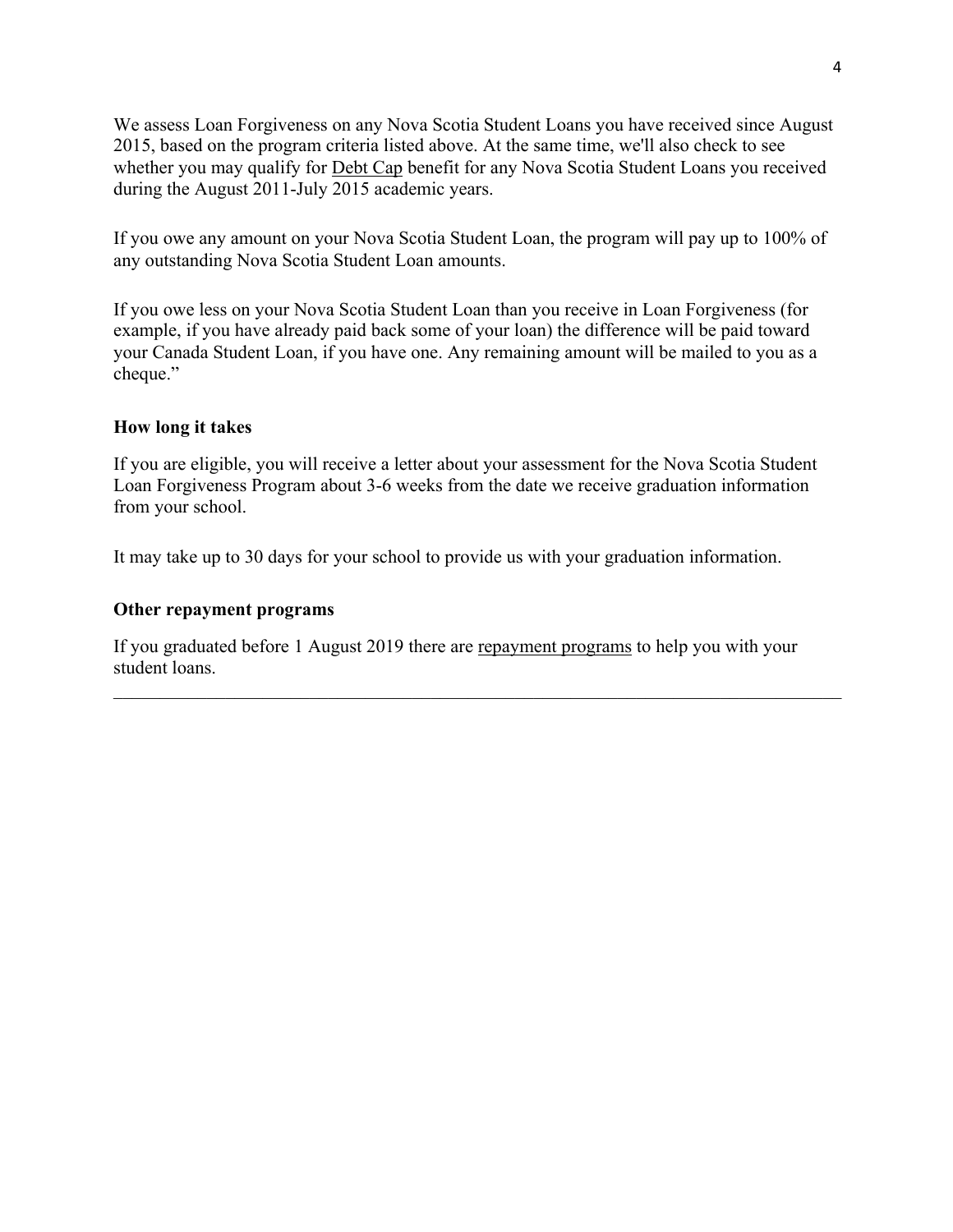# **Canada Student Loan Forgiveness (Federal)**

The Government of Canada offers Canada Student Loan forgiveness to eligible family doctors, residents in family medicine, nurse practitioners, and nurses who work in under-served rural or remote communities that lack the primary health care they need.

Loan forgiveness can only be applied to outstanding Canada Student Loan balances. Canada Student Loans that have been converted to a line of credit, private loan, or an Ontario Medical Resident Loan, are not eligible for loan forgiveness.

Canada Students Loan forgiveness applies only to the federal portion of a student loan. It does not apply to the provincial or territorial portion of a student loan.

#### **Reference: https://www.canada.ca/en/services/benefits/education/student-aid/grantsloans/repay/assistance/doctors-nurses.html**

#### **Under-served rural or remote community**

An under-served rural or remote community is a municipality (as determined by Statistics Canada) that is located outside of:

- census metropolitan areas;
- census agglomerations (geographic units) with an urban core population of 50 000 or more; and
- Provincial capitals.

#### **Eligible medical professionals**

If you practice as one of the medical professionals listed below, you could be eligible for Canada Student Loan forgiveness:

- family doctor
- family medicine resident in training with an accredited medical school in Canada
- registered nurse (RN)
- registered psychiatric nurse
- registered practical nurse
- licensed practical nurse, or (LPN)
- nurse practitioner

#### **Eligibility**

To be eligible for Canada Student Loan forgiveness you must have:

• Started your current employment (full-time, part-time, or casual) as an eligible medical professional (family doctor, resident in family medicine, nurse practitioner, or nurse) in an underserved rural or remote community on or after July 1, 2011.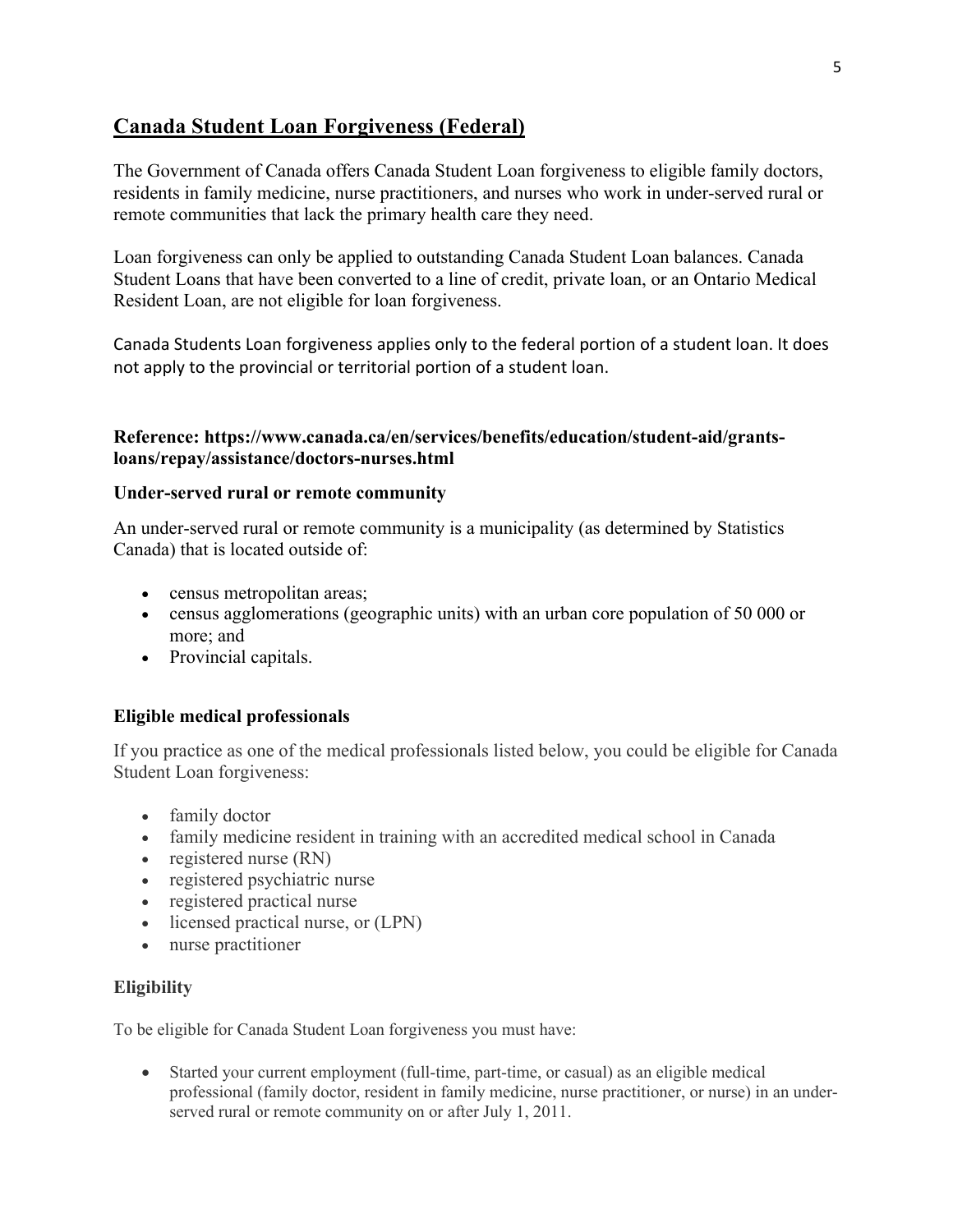- Been employed for a full year (12 consecutive months) in an under-served rural or remote community (this does not apply to residents in family medicine)
- Provided in-person services for a minimum of 400 hours in that community.
- a Canada Student Loan that is in good standing.

Note: You can apply for Canada Student Loan forgiveness for family doctors and nurses if you are enrolled in full-time or part-time studies, are currently repaying your student loan, or are in your 6-month non-repayment period. If your Canada Student Loan is in repayment, you must continue to make your regular monthly payments.

#### **How much could you receive?**

As a family doctor or resident in family medicine, you could receive up to **\$40,000** in Canada Student Loan forgiveness over a maximum of five years **(\$8,000** per year).

If you are a nurse or nurse practitioner and you qualify, you could receive up to **\$20,000** in Canada Student Loan forgiveness over a maximum of five years (**\$4,000** per year).

Note: Loan forgiveness will apply to your outstanding loan principal balance after the end of your 12 months of service. You will be required to keep making regular interest payments.

Your five years of service in an under-served rural or remote community do not have to be consecutive. Provided you have a Canada Student Loan balance at the end of each year of service in an under-served rural or remote community, you will qualify for loan forgiveness for five years.

#### **Loan forgiveness period.**

A loan forgiveness period is a period of 12 consecutive months during which you have been employed or in practice and have provided in-person services for a minimum of 400 hours in an under-served rural or remote community.

You must complete a full 12-month loan forgiveness period before applying for this benefit and a subsequent loan forgiveness period may only begin after an approved period has ended.

The first loan forgiveness period cannot have started before July 1st, 2011. It is up to you to indicate in your application a loan forgiveness period that conforms to these criteria. Once you have completed your loan forgiveness period, you have 90 days to apply for this benefit. Your loan balance will then be reduced as of the day after the end of your loan forgiveness period.

#### **Exemptions**

Residents in family medicine are exempt from the requirement of being employed in an underserved rural or remote community for 12 consecutive months. However, your loan forgiveness period must still be a period of 12 consecutive months during which you have provided 400 hours of in-person service in an under-served rural or remote community.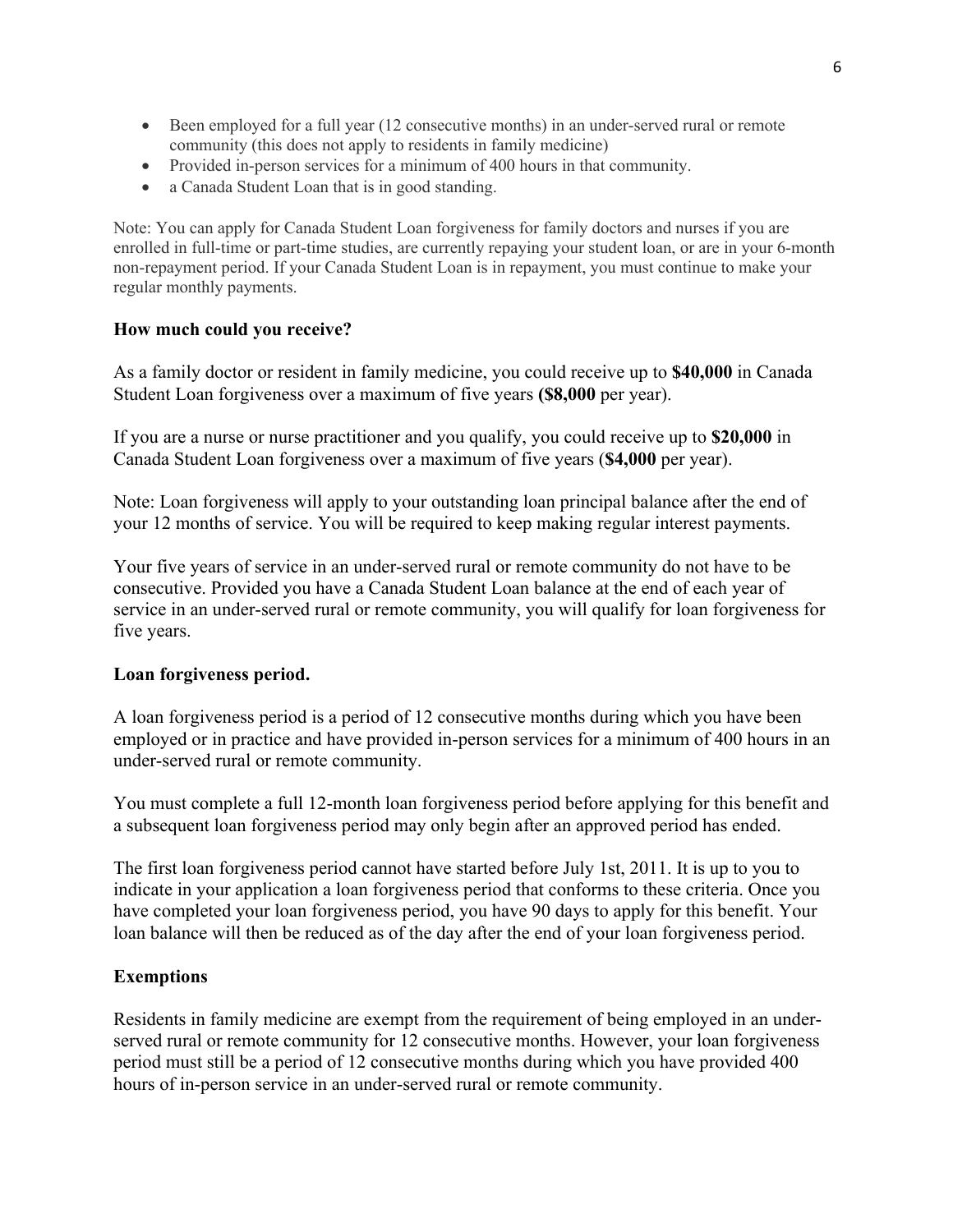You must indicate the start of the loan forgiveness period on the application, and your application can be accepted only once a full year has passed since that start date. Once you have completed your loan forgiveness period, you have 90 days to apply for this benefit.

#### **Sick leave and parental leave**

If you take a leave during the 12 months of service for less than one month and you are able to complete 400 hours of in-person service, you will still be eligible for loan forgiveness. If your leave is longer than one month and/or it prevents you from completing 400 hours of in-person service, you will be expected to provide documentation to show that you received one or more of the following Employment Insurance benefits:

- Maternity and Parental Benefits
- Sickness Benefits
- Compassionate Care Benefits
- Family Caregiver Benefits

### **How to apply?**

Once you have completed a year of service in an eligible community, you have **90 days to apply** for loan forgiveness.

**Link to application**: Apply for Canada Student Loan forgiveness for Family Doctors and Nurses (PDF format, 686 KB).

**Note:** To stay eligible, **you must re-apply every year**. A reminder letter will be sent to you each year as long as the Canada Student Financial Assistance Program records show that you may be eligible.

Once your application is approved, your Canada Student Loan balance will be reduced. Your monthly payments will also be reduced unless you opt out on your application form.

(You can make changes to your monthly payments at any time. For more information, please see what payment options you may have.)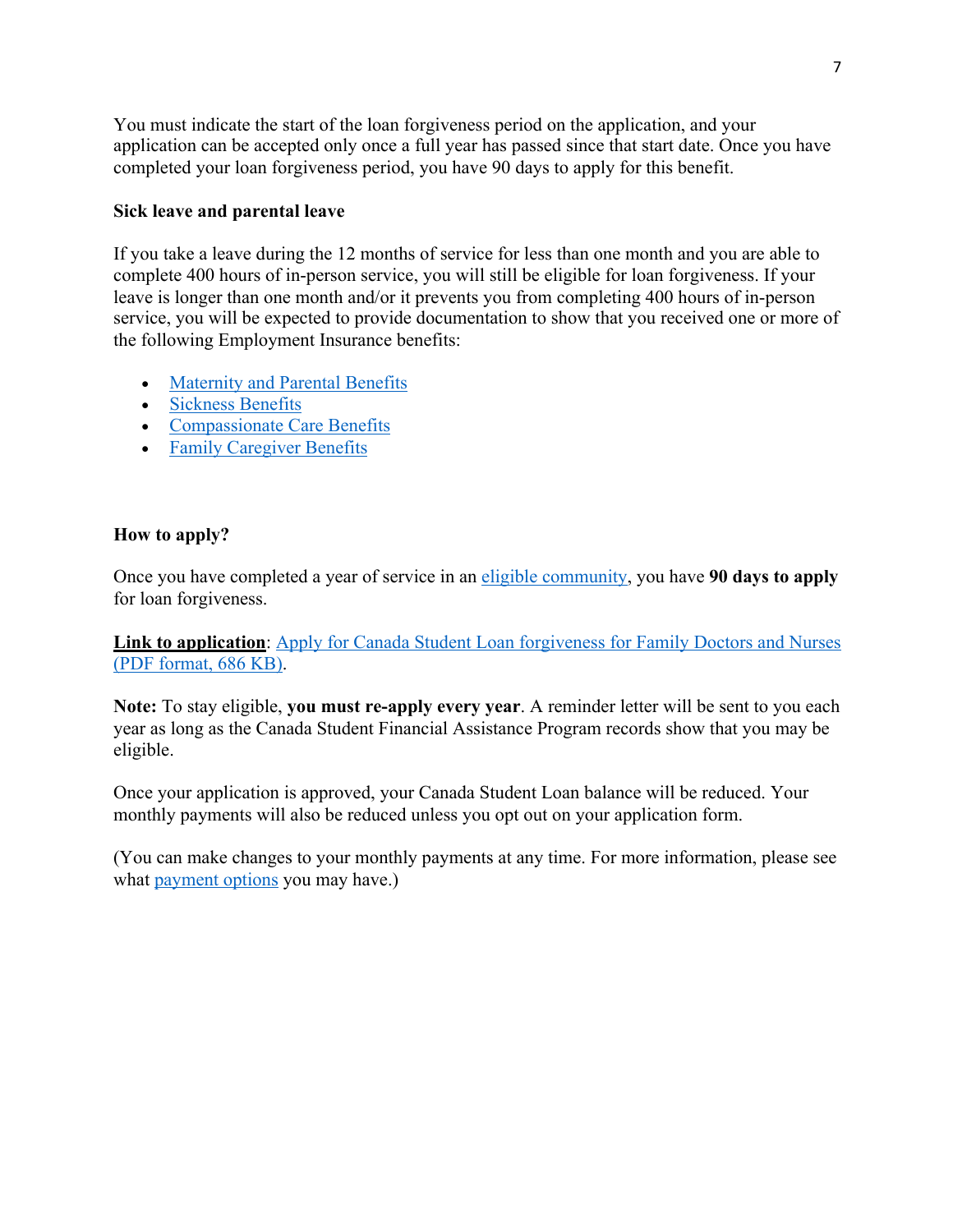# **How to check the eligibility of location as being an under-served rural or a remote community.**

You can verify if a community is a designated rural or remote community by using the Postal Code Lookup tool. (Hyperlink)

**Step 1. Go to the Postal Code Lookup tool link:** http://tools.canlearn.ca/cslgs-scpse/clncln/lfnd-erpm/1-eng.do

The link above will lead you to this page:

|                                                                                                                                                                                                                                                                                                                                                                        |                               |                                                                                | <b>Français</b>  |                 |  |  |  |
|------------------------------------------------------------------------------------------------------------------------------------------------------------------------------------------------------------------------------------------------------------------------------------------------------------------------------------------------------------------------|-------------------------------|--------------------------------------------------------------------------------|------------------|-----------------|--|--|--|
|                                                                                                                                                                                                                                                                                                                                                                        | Government<br>of Canada       | Gouvernement<br>du Canada                                                      | Search Canada.ca | Q               |  |  |  |
| MENU $\vee$                                                                                                                                                                                                                                                                                                                                                            |                               |                                                                                |                  |                 |  |  |  |
| Home > Jobs > Training > Student Financial Assistance > Student Joans > Canada Student Loans > Pay back Canada Student Loans<br>Repayment assistance > Canada Student Loans forgiveness for family doctors and nurses<br>٠<br>Apply for Canada Student Loan forgiveness for family doctors and nurses - Eligibility > Doctors and Nurses Student Loan Forgiveness<br>× |                               |                                                                                |                  |                 |  |  |  |
| Doctors and Nurses Student Loan Forgiveness                                                                                                                                                                                                                                                                                                                            |                               |                                                                                |                  |                 |  |  |  |
|                                                                                                                                                                                                                                                                                                                                                                        | <b>Postal Code Lookup</b>     |                                                                                |                  |                 |  |  |  |
|                                                                                                                                                                                                                                                                                                                                                                        |                               | * Enter the postal code associated with your place of work (X#X#X#) (required) |                  |                 |  |  |  |
| <b>Submit</b>                                                                                                                                                                                                                                                                                                                                                          |                               |                                                                                |                  |                 |  |  |  |
|                                                                                                                                                                                                                                                                                                                                                                        | Report a problem on this page |                                                                                |                  | Share this page |  |  |  |
|                                                                                                                                                                                                                                                                                                                                                                        | Date modified: 2019-11-18     |                                                                                |                  |                 |  |  |  |

### **Step 2. Input postal code for the place of work, and click submit.**

\*For example: Using Chester, Nova Scotia. Postal code (B0J1J0)

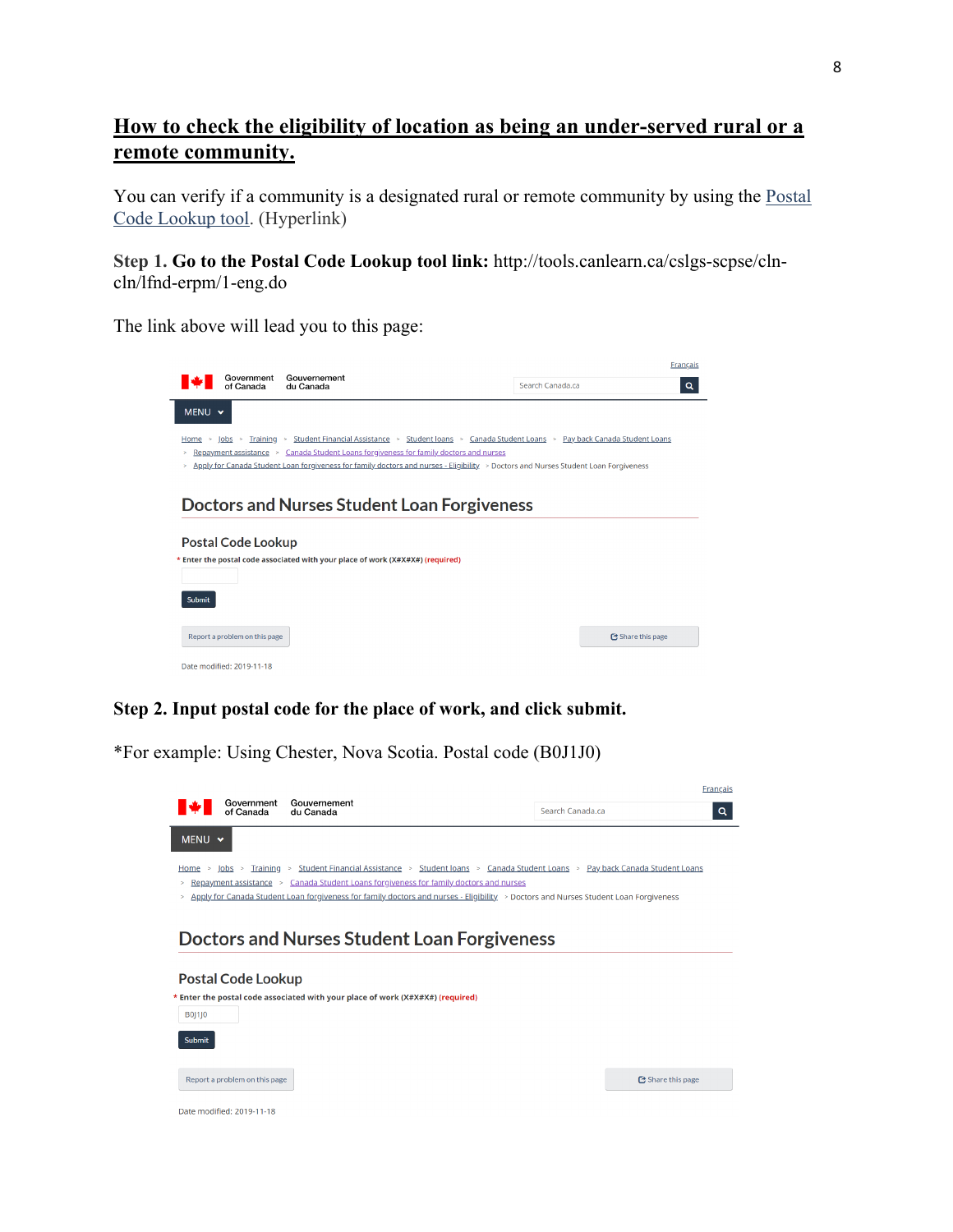**Step 3. Select the community from the list.** 

|                                                                                                                                                                                                                                                                                                                                                                      | Government<br>of Canada                                    | Gouvernement<br>du Canada |                           |                  | <b>Français</b> |          |  |
|----------------------------------------------------------------------------------------------------------------------------------------------------------------------------------------------------------------------------------------------------------------------------------------------------------------------------------------------------------------------|------------------------------------------------------------|---------------------------|---------------------------|------------------|-----------------|----------|--|
|                                                                                                                                                                                                                                                                                                                                                                      |                                                            |                           |                           | Search Canada.ca |                 | $\alpha$ |  |
| MENU $\vee$                                                                                                                                                                                                                                                                                                                                                          |                                                            |                           |                           |                  |                 |          |  |
| Home > Jobs > Training > Student Financial Assistance > Student Joans > Canada Student Loans > Pay back Canada Student Loans<br>Repayment assistance > Canada Student Loans for giveness for family doctors and nurses<br>><br>> Apply for Canada Student Loan forgiveness for family doctors and nurses - Eligibility > Doctors and Nurses Student Loan Forgiveness |                                                            |                           |                           |                  |                 |          |  |
| <b>Doctors and Nurses Student Loan Forgiveness</b>                                                                                                                                                                                                                                                                                                                   |                                                            |                           |                           |                  |                 |          |  |
| <b>Postal Code Lookup</b><br><b>Communities with Postal Code: B0J1J0</b><br>Select the community where your work is located.                                                                                                                                                                                                                                         |                                                            |                           |                           |                  |                 |          |  |
|                                                                                                                                                                                                                                                                                                                                                                      | <b>Community Name</b>                                      |                           | <b>Community Type</b>     |                  |                 |          |  |
| Chester, NS                                                                                                                                                                                                                                                                                                                                                          |                                                            |                           | <b>Municipal district</b> |                  |                 |          |  |
| Halifax, NS                                                                                                                                                                                                                                                                                                                                                          |                                                            |                           | Regional municipality     |                  |                 |          |  |
|                                                                                                                                                                                                                                                                                                                                                                      | Report a problem on this page<br>Date modified: 2019-11-18 |                           |                           |                  | Share this page |          |  |

### **Step 4. Retrieval of Results / Explanation of Eligibility.**

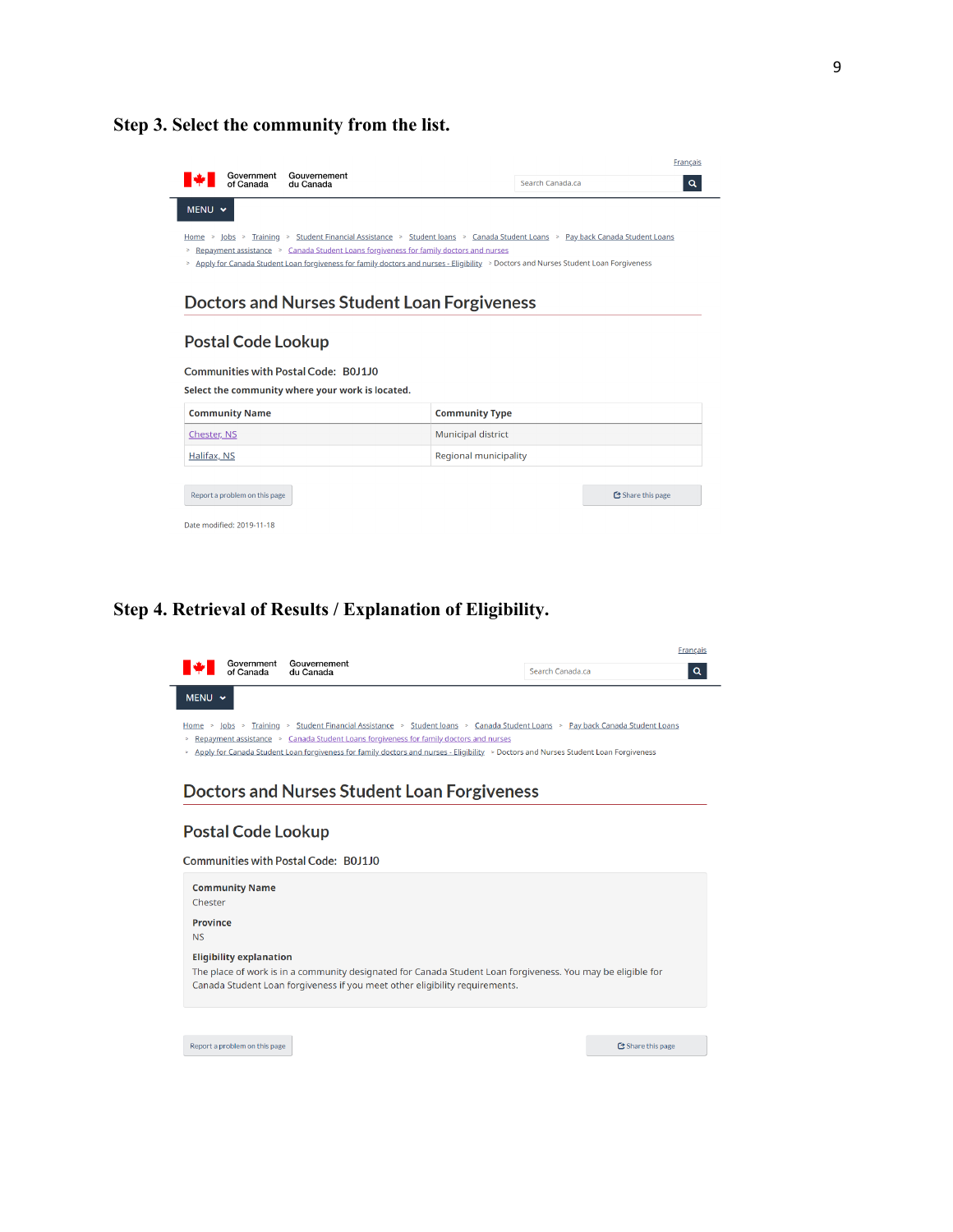# **Examples:**

Locations checked for eligibility of student loan forgiveness.

#### **1. Chester, NS**

o Postal Code: B0J1J0

# Doctors and Nurses Student Loan Forgiveness

#### **Postal Code Lookup**

Communities with Postal Code: B0J1J0

| <b>Community Name</b><br>Chester                                                                                                                                                                                             |
|------------------------------------------------------------------------------------------------------------------------------------------------------------------------------------------------------------------------------|
| ٠<br>Province<br><b>NS</b>                                                                                                                                                                                                   |
| <b>Eligibility explanation</b><br>The place of work is in a community designated for Canada Student Loan forgiveness. You may be eligible for<br>Canada Student Loan forgiveness if you meet other eligibility reguirements. |

# **2. Mahone Bay, NS**

o Postal Code: B0J2E0

# **Doctors and Nurses Student Loan Forgiveness**

# **Postal Code Lookup**

Communities with Postal Code: B0J2E0

| <b>Community Name</b>                                                                                                                                                                      |
|--------------------------------------------------------------------------------------------------------------------------------------------------------------------------------------------|
| Mahone Bay                                                                                                                                                                                 |
| <b>Province</b>                                                                                                                                                                            |
| <b>NS</b>                                                                                                                                                                                  |
| <b>Eligibility explanation</b>                                                                                                                                                             |
| The place of work is in a community designated for Canada Student Loan forgiveness. You may be eligible for<br>Canada Student Loan forgiveness if you meet other eligibility reguirements. |